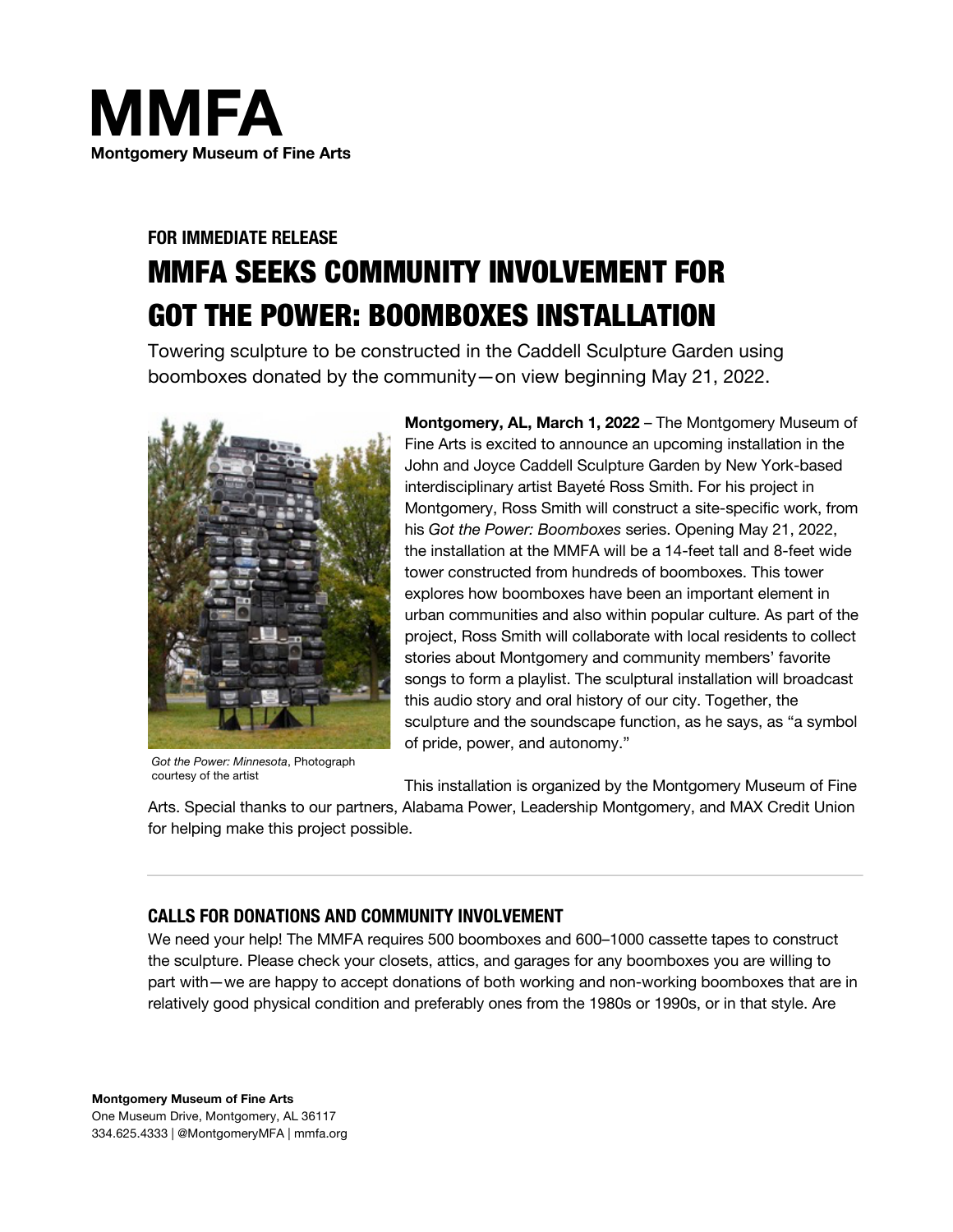you still holding on to a collection of cassette tapes that you no longer have the right equipment to play? We need those too! Please donate and be a part of this significant sculptural installation.

## **How to Participate**

Bring your boombox and/or cassette tapes to the locations below by Thursday, March 31, 2022. Additionally, if you want to be a part of the project by sharing your story and favorite songs, let us know by submitting your information for consideration at mmfa.org/boomboxes

### **21 Dreams Arts & Culture**

Farmers Insurance – Dwayne Farrior Agency 1731 W. 3rd St., Montgomery, AL 36106 Wednesday–Friday, Noon to 5 PM Learn more at https://agents.farmers.com/al/montgomery/dwayne-farrior

## **MAX Credit Union**

Zelda Road Branch 2785 Zelda Road, Montgomery, AL 36106 Open Monday–Thursday, 9 AM–4 PM, and Friday, 9 AM–6 PM Learn more at mymax.com/about-max/locations-and-atms

Eastdale Branch 400 Eastdale Circle, Montgomery, AL 36117 Open Monday–Thursday, 9 AM–4 PM, and Friday, 9 AM–6 PM Learn more at mymax.com/about-max/locations-and-atms

### **Montgomery Museum of Fine Arts**

One Museum Drive, Montgomery, AL 36117 Open Tuesday–Sunday, 10 AM–5 PM Learn more at mmfa.org



Photograph of artist Bayeté Ross Smith by Mike Berlin and Karl Peterson, Courtesy of the Artist

## **ABOUT THE ARTIST**

Bayeté Ross Smith is an interdisciplinary artist, photographer, filmmaker, and educator working at the intersection of photography, film and video, visual journalism, 3D objects, and new media. He lives in Harlem, New York.

Ross Smith is Columbia Law School's inaugural Artist-In-Residence, a Presidential Leadership Scholar, a TED Resident, a Creative Capital Awardee, an Art For Justice Fund Fellow, a BPMPlus Grantee, and a POV NY Times embedded media maker.

His art is in the collections of The Smithsonian Institution, the Oakland Museum of California, the Birmingham Museum of Art, the Schomburg Center for Research in Black Culture, and The Brooklyn Museum. He has exhibited internationally with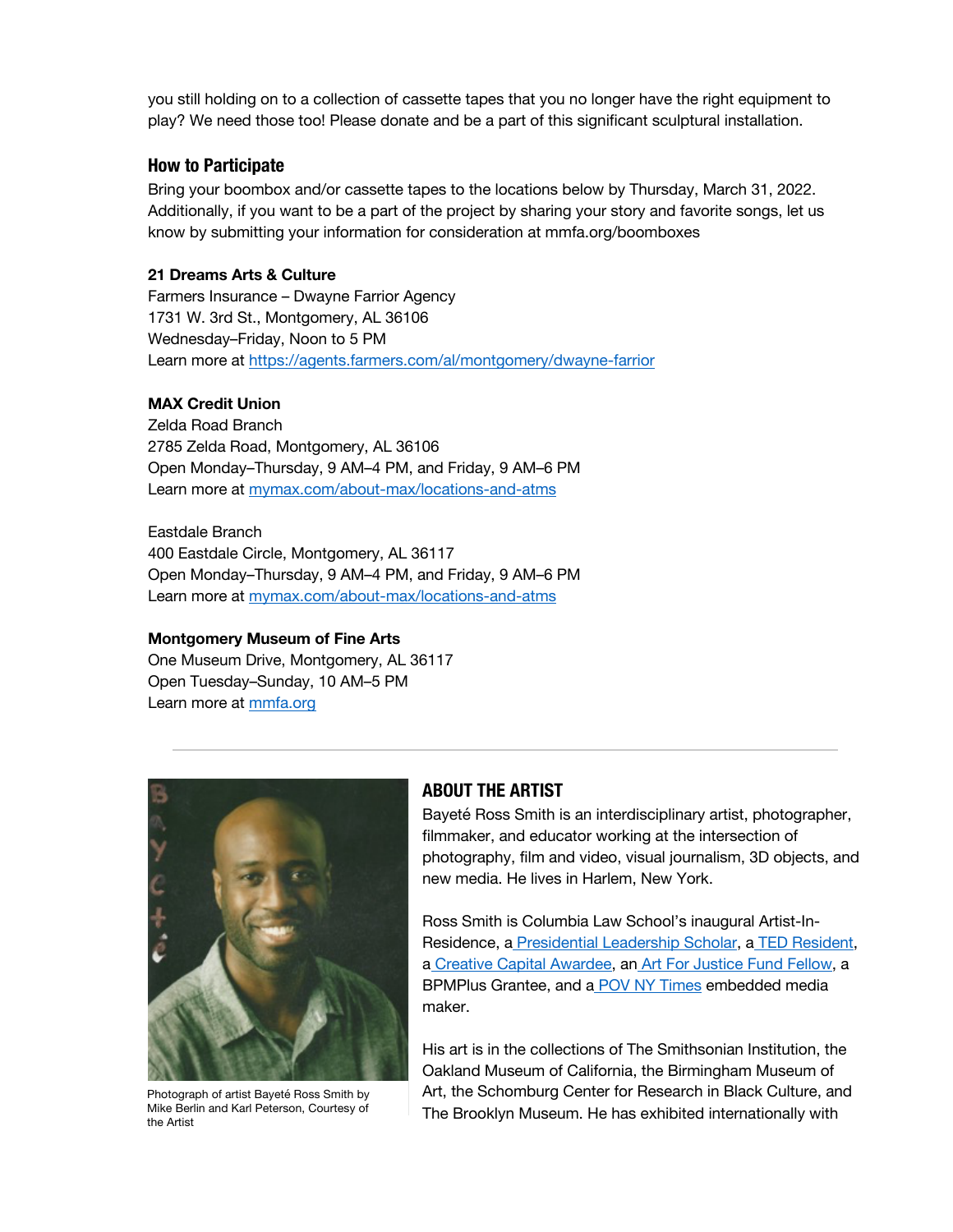the Goethe Institute (Ghana), Foto Museum (Belgium), the Lianzhou Foto Festival (China), and America House in (Ukraine), among others. His collaborative projects "Along The Way" and "Question Bridge: Black Males" have shown at the 2008 and 2012 Sundance Film Festival, respectively. His work has also been featured at the Sheffield Doc Fest and the L.A. Film Festival.

Ross Smith has also created a series of public art projects with organizations such as the Jerome Foundation, BRIC Arts Media, The Amistad Center, The Laundromat Project, the NYC Parks Department, the Hartford YMCA, San Francisco District Attorney's Office, and The California Judicial Council. His work has been published in numerous publications including *The New York Times*, *The Guardian*, *National Geographic Learning*, *Question Bridge: Black Males in America* (2015), *Dis:Integration: The Splintering of Black America* (2010), *Posing Beauty: African American Images from the 1890s to the Present* (2009), *Black: A Celebration of A Culture* (2005), *The Spirit Of Family* (2002), and the *Philadelphia Inquirer*.

In addition to his creative work in art and media, Bayeté helped launch and continues to work with the Kings Against Violence Initiative (KAVI), a hospital and school-based violence prevention organization in Brooklyn, New York, that partners with Kings County Hospital. He is also a faculty member at New York University's Tisch School of the Arts.

Watch Bayeté Ross Smith's Ted Talk: *Why America Has Always Been Great*

### **FOR YOUR SAFETY | COVID-19**

We remain committed to serving our members and visitors in a safe and responsible manner, especially during the COVID-19 pandemic.

To this end: all Museum visitors over the age of five **must wear a mask or face covering** while inside during their visit. **Social distancing is encouraged** and indicated by signage throughout the Garden and the Galleries. Following CDC and ADPH guidelines, we have increased the frequency that we **clean and disinfect high-touch areas**. Additionally, hand sanitizer is readily available for visitors. Please stay at home if you are feeling ill or have been exposed to COVID-19 in the fourteen (14) days prior to your visit.

### **MMFA BACKGROUND**

The Montgomery Museum of Fine Arts was founded in 1930 by a group of local artists as a place for both exhibiting art and space for art education. The original intentions of our founders—to exhibit and teach—continue to inspire and inform every action and activity here at the Museum which, since 1988, has shared the 277-acre Blount Cultural Park with our partners across the lake at the celebrated Alabama Shakespeare Festival.

Today's MMFA visitors stroll through art-studded grounds and permanent collection galleries. They see compelling changing exhibitions and learn about art by playing in our interactive gallery, ArtWorks, making art in its bustling studios, or by participating in other engaging events and programs. And, as of late September 2018, MMFA visitors can now relax and recharge in the serenity of our stunning new three-acre sculpture garden.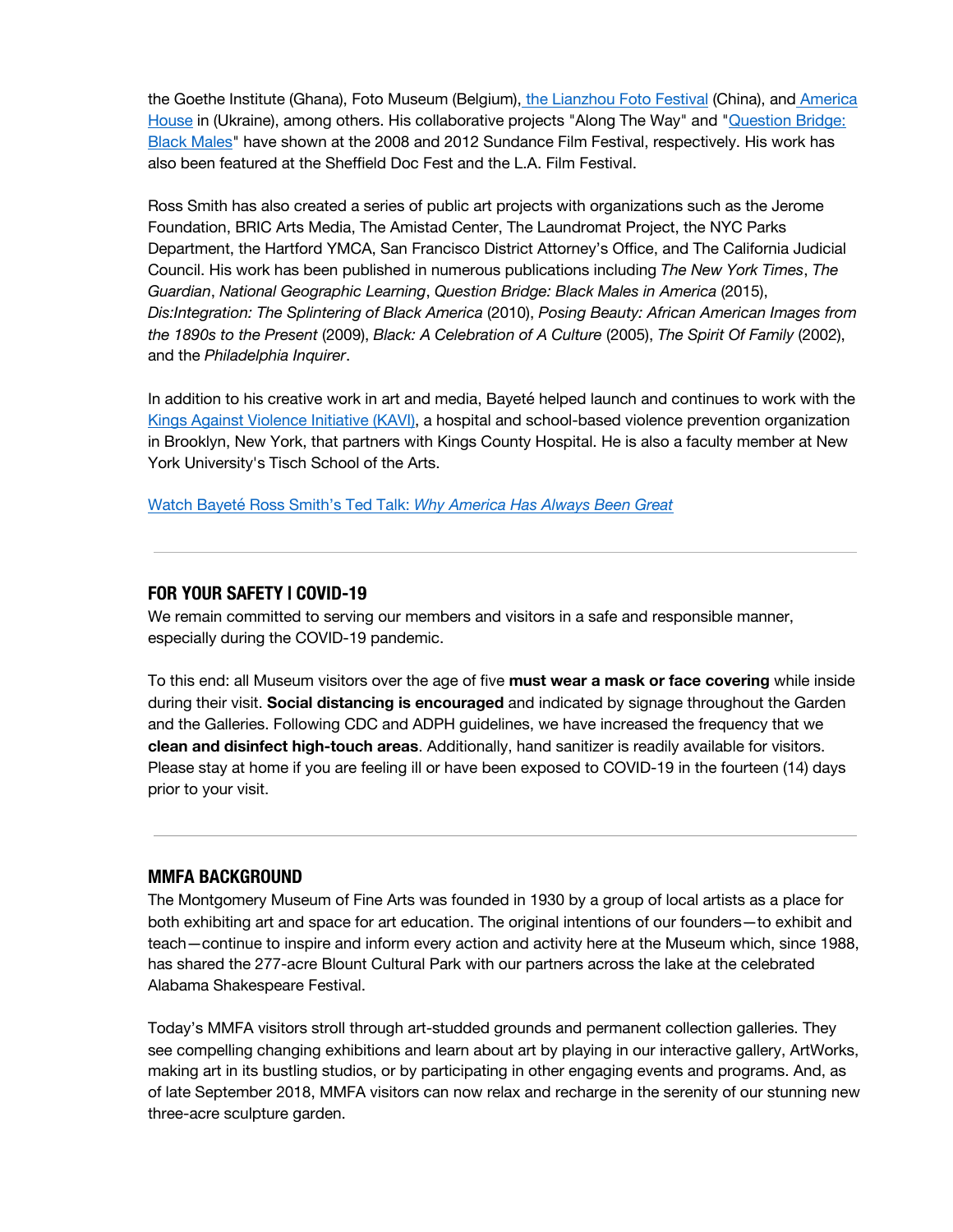While the Museum's collection is still home to the art of many of the regional artists who first established it, over time it has become known for its strength in American art and Old Master Prints. Recent, important acquisitions of art made by African American and Asian artists and works inspired by images and themes related to the experiences of these groups represent the breadth and depth of the lives and concerns of those who now call Montgomery and the River Region home. Through the exhibition of this work as well as the programs and events that help connect our communities with it, the MMFA is recognized as a leading arts and cultural resource here in the state and Southeastern region.

The MMFA is a department of the City of Montgomery and is supported by funds from the City of Montgomery, with additional funds from the Montgomery County Commission and the Montgomery Museum of Fine Arts Association. Programs are made possible, in part, by grants from the Alabama State Council on the Arts.

## **GENERAL INFORMATION**

| <b>WHAT:</b>        | Got the Power: Boomboxes                                                                   |
|---------------------|--------------------------------------------------------------------------------------------|
| WHEN:               | Public Opening, May 21, 2022<br>Donations of Boomboxes and Cassette Tapes through March 31 |
|                     |                                                                                            |
| WHERE:              | Installation:                                                                              |
|                     | Montgomery Museum of Fine Arts                                                             |
|                     | Wynton M. Blount Cultural Park                                                             |
|                     | One Museum Drive                                                                           |
|                     | Montgomery, AL 36117                                                                       |
|                     | Donations:                                                                                 |
|                     | 21 Dreams, Farmers Insurance - Dwayne Farrior Agency                                       |
|                     | MAX Credit Union, Zelda Road Branch                                                        |
|                     | MAX Credit Union, Eastdale Branch                                                          |
|                     | Montgomery Museum of Fine Arts                                                             |
| <b>INFORMATION:</b> | mmfa.org                                                                                   |
|                     | 334.625.4333                                                                               |
|                     | @MontgomeryMFA                                                                             |
| <b>HOURS:</b>       |                                                                                            |
| Galleries,          | Mondays, Closed                                                                            |
| Sculpture Garden,   | Tuesdays-Sundays, 10 AM-5 PM                                                               |
| Terrace, and Shop:  | Last entry at 4:45 PM                                                                      |
| <b>ADMISSION:</b>   | Free! With ample, free parking.                                                            |